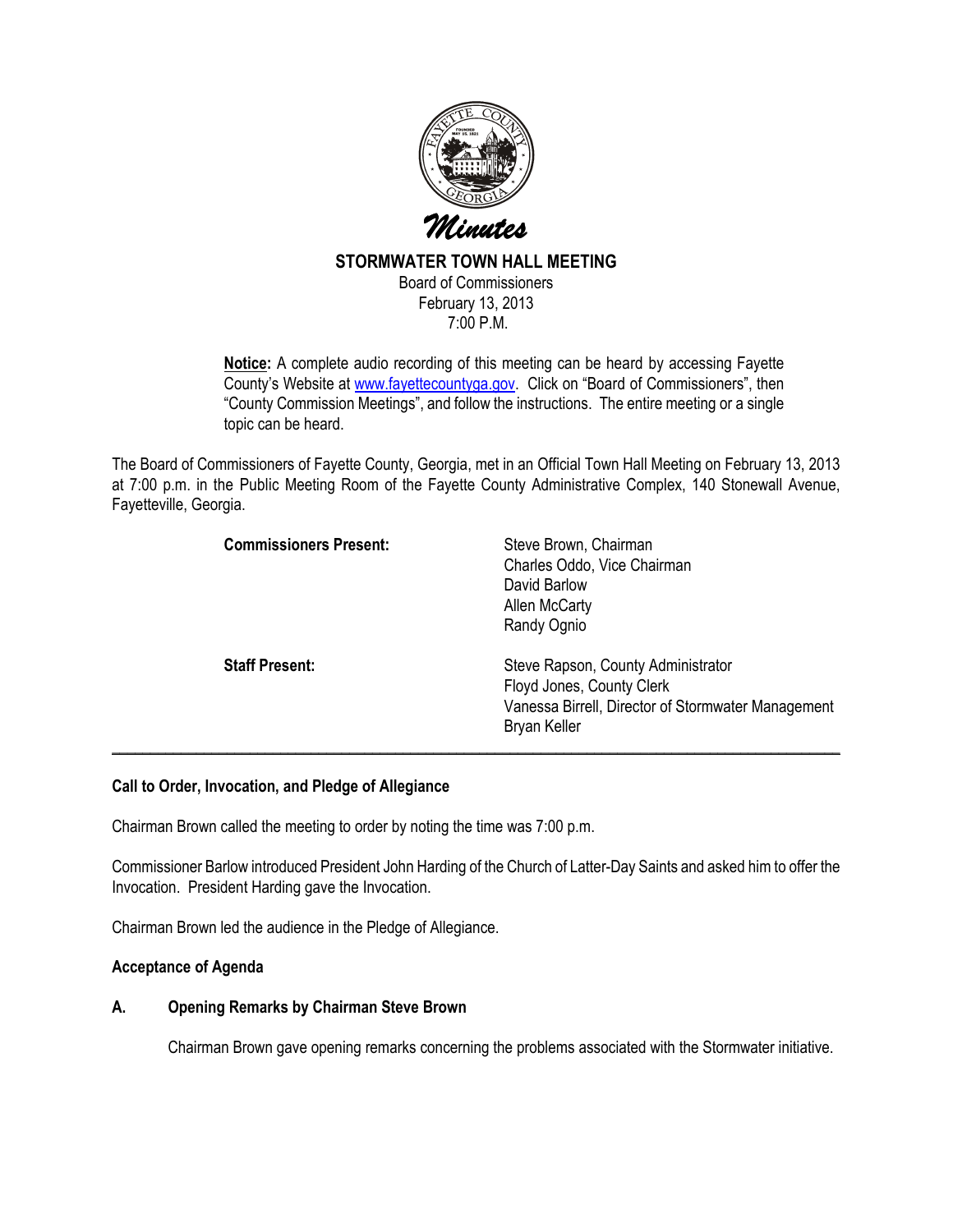Stormwater Town Hall Meeting Minutes February 13, 2013 Page Number 2

#### B. Stormwater Presentation by County Administrator Steve Rapson

County Administrator Steve Rapson gave a PowerPoint presentation concerning Fayette County's Stormwater Management. He and Chairman Brown also answered various questions posed to them during this presentation. A copy of Mr. Rapson's PowerPoint presentation, identified as "Attachment 1", follows these minutes and is made an official part hereof.

## C. Citizen Comments on the Stormwater Presentation by Mr. Dennis Chase.

Mr. Dennis Chase gave a PowerPoint presentation concerning the Clean Water Act and stormwater issues facing Fayette County. He also answered various questions asked of him during his presentation. A copy of Mr. Chase's PowerPoint presentation, identified as "Attachment 2", follows these minutes and is made an official part hereof.

#### D. Public Comments and Input

The following people commented and provided input during the Town Hall Meeting.

- 1) Richard Maxwell (did not provide an address)<br>2) Jere L. Kev. 277 Nelms Road. Favetteville
- 2) Jere L. Key, 277 Nelms Road, Fayetteville
- 3) Michael Farmer, 150 Crabapple Road, Fayetteville
- 4) Will Charity, 195 Zelkova Drive, Fayetteville<br>5) Mary Cordova, 105 North Fayette Drive, Fay
- Mary Cordova, 105 North Fayette Drive, Fayetteville
- 6) Jerry Mayfield, 855 Sandy Creek Road, Fayetteville
- 7) William Cordon, 571 Weldon Road, Fayetteville
- 8) Ron Sykos, 400 Harris Road, Fayetteville
- 9) Mark Loyd, 1115 and 1119 Hwy 54 East, Fayetteville
- 10) Joe Black, 100 Sandy Lake Circle, Fayetteville
- 11) Amessa Croft, 321 Brogdon Road, Fayetteville
- 12) Tim Thoms, 625 McBride Road, Fayetteville
- 13) Richard Jolly, 556 Ellison Road, Fayetteville
- 14) Steve Lindsey, 105 Clearbrook Way, Fayetteville
- 15) Walter Ivey, 506 McBride Road, Fayetteville
- 16) Johnnie Jones, 110 Lawson Lane, Fayetteville
- 17) Commissioner Allen McCarty, Fayette County
- 18) Danny Murdaugh, 150 Huntcliff Court, Fayetteville
- 19) Larry Wright, Stanley Road, Fayetteville
- 20) Laura Maxwell, Price Road, Brooks
- 21) Denise Ognio, Grooms Circle, Fayetteville
- 22) Alice Jones, 110 Lawson Lane, Fayetteville
- 23) Cindy Lou Clancy, 1238 Highway 85 Connector, Brooks
- 24) Donald Fowler, 1096 Hood Road, Fayetteville
- 25) Gene Key, 1068 Hood Road, Fayetteville
- 26) Dave Hannum, Martha's Cove, Fayetteville
- 27) Beth Holton, 275 Malone Road and 139 Grant Road, Fayetteville
- 28) Duane Oswald, 1078 Sandy Creek Road, Fayetteville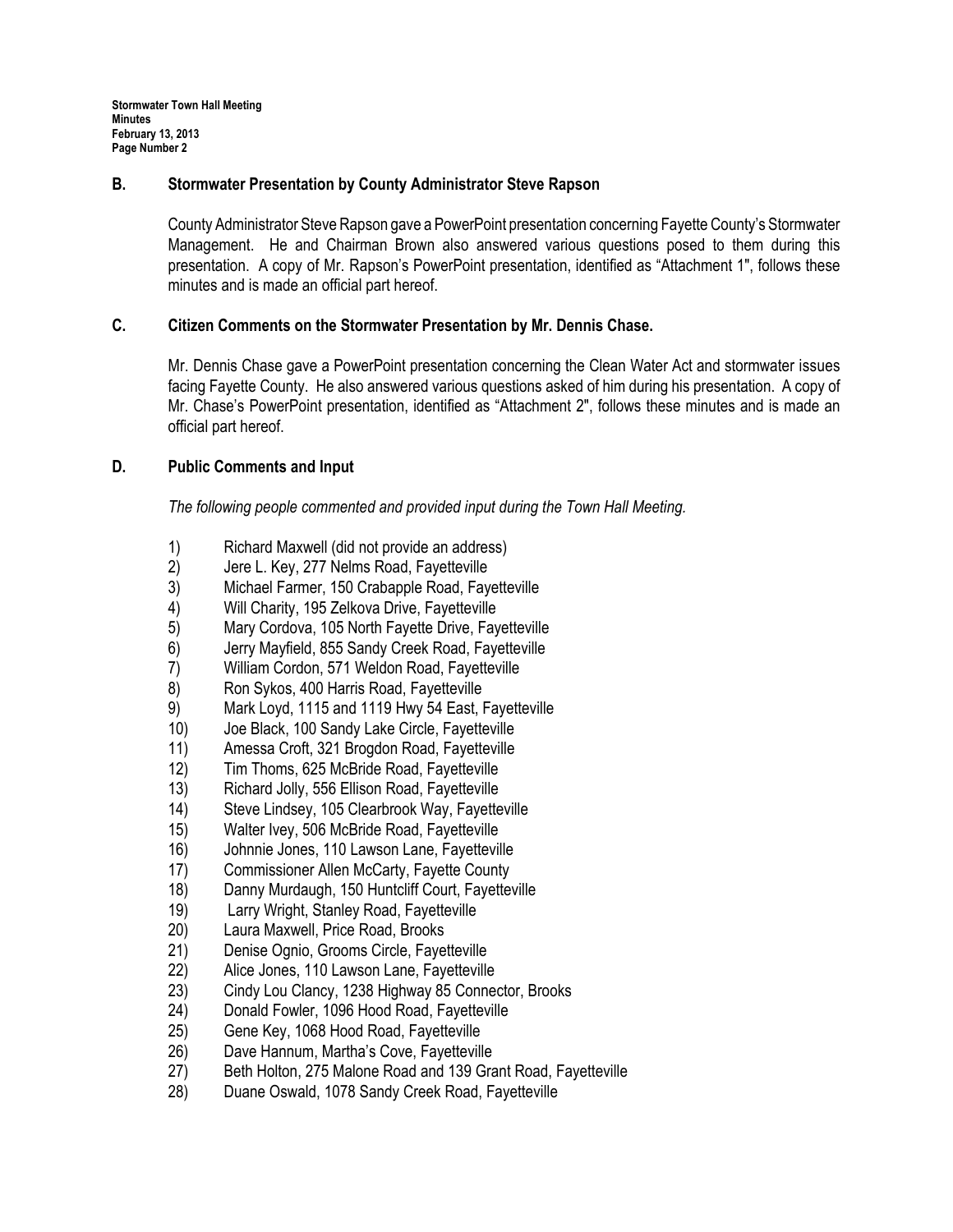Stormwater Town Hall Meeting Minutes February 13, 2013 Page Number 3

- 29) Mickey Harp, 1692 Highway 92 South, Fayetteville
- 30) Roger Greuel, 438 Price Road, Brooks
- 31) Gene Lacey, 162 Ellison Road, Tyrone
- 32) Mike Gaddy, 683 Sandy Creek Road, Fayetteville
- 33) Bill Poole, 611 Highway 279, Fayetteville
- 34) Larry Cordigan (not clear on audio recording; no address given)
- 35) Junior Monk, 178 Milam Road, Fayetteville
- 36) Rick Medder, 283 Hillsberry Road (not clear on audio recording)
- 37) Irma Najera, 439 Westbridge Road, Fayetteville
- 38) Laurie Klonoski, 295 Merrydale Drive, Fayetteville
- 39) Frank Gardner, 459 Lester Road, Fayetteville
- 40) Don, Lucy's Place, Fayetteville (not clear on audio recording.)
- 41) Arnold Geiger, 117 Willie Adams Road, Tyrone
- 42) Gene Adams, 150 Bridger Point Road, Fayetteville
- 43) Bill Wheeler, Sourwood Trail at Antioch Road, Fayetteville
- 44) Lester Monk, 178 Milam Road, Fayetteville

The following suggestions were provided by those who spoke:

- 1) "Do everything in your [Board of Commissioners] power to have Fayette County live within its means."
- 2) Instead of a fee, attach "the same dollar amount" to the tax bill where it can be deducted from state and federal income taxes.
- 3) Establish a 1% dedicated Stormwater SPLOST for three of five years.
- 4) Stormwater assessments should not be based on impervious areas, but instead should be based on how many people live in the County, the size of the problem, and how to fix it.
- 5) Rethink the approach to stormwater, place a "cap" on the stormwater issue, and get everybody involved.
- 6) Provide information on where exactly the money is going.
- 7) Provide a better system of collecting the money "from everybody else".
- 8) All people who reside in the county, both in incorporated and unincorporated areas, need to pay to fix the problems since everyone drives on county roads and since this is a county problem.
- 9) A request for transparency on the status and amount of money collected, and to put the information on the County's website.
- 10) Proposal of a type of sales tax to cover the \$15 million expense. Once the cost is covered the sales tax could be cancelled.
- 11) Utilize prison labor to perform stormwater repairs.
- 12) Do a better job educating the public on this issue.
- 13) Private property needs to be paid attention to in the same manner as roads are.
- 14) Explore issuing a bond and to tax the people in the county to maintain the stormwater system. Explore financing.
- 15) Make the bill a tax and delineate it on the tax bill; even if it means raising the millage rates.